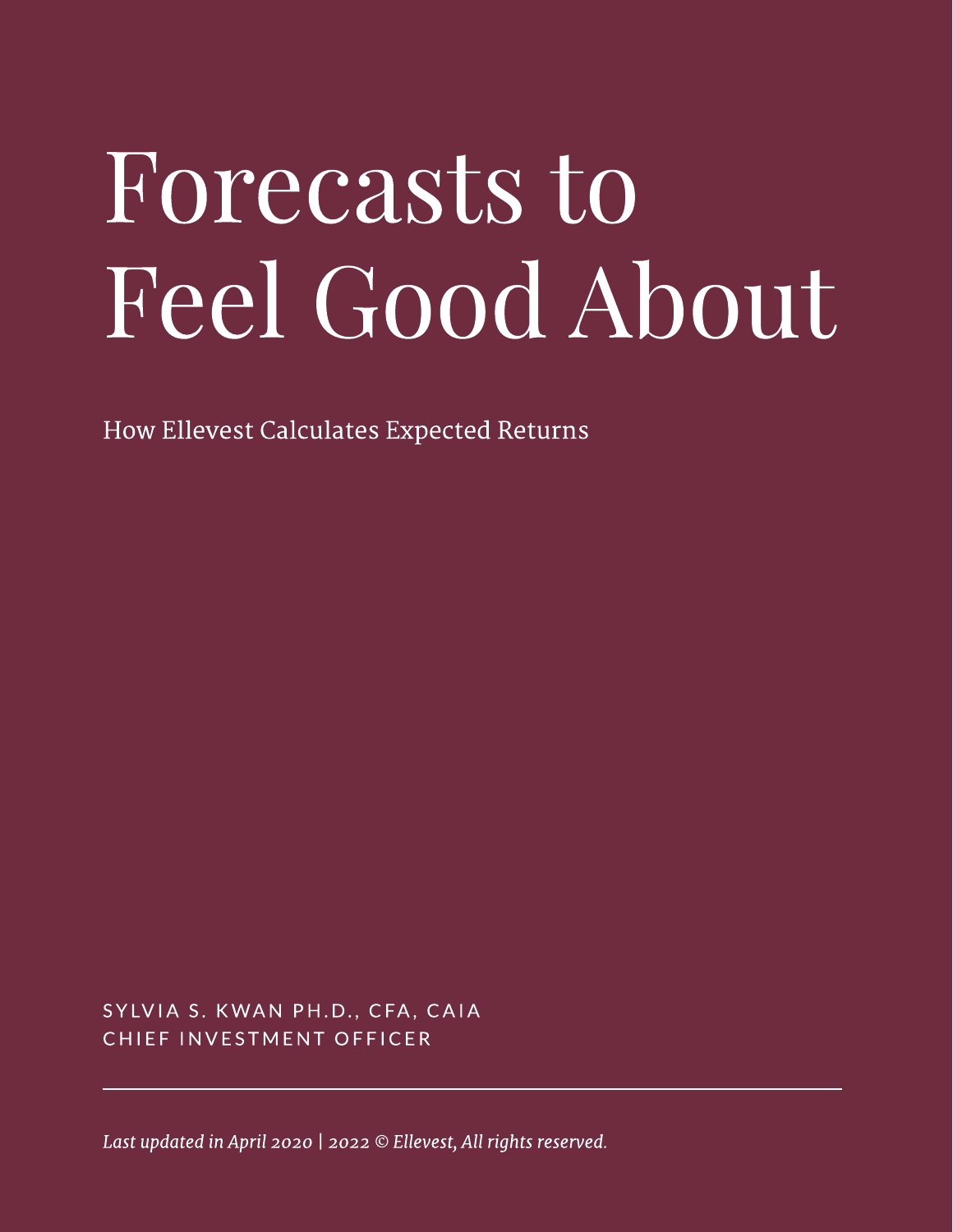We received a tremendous amount of feedback from women after we introduced Ellevest. Some of our mathematically inclined users put themselves through the paces of trying to calculate what we're projecting for portfolio returns based upon our forecasts. Some have then asked why our numbers might appear lower than they may have expected.

After all, investment professionals are forecasting global equities to return 4.5–7.1% in the long term, $^1$  and our forecasts appear to project returns closer to 3–5% over a long horizon. So that begs the question:

# How are Ellevest's forecasts different?

Why are Ellevest's forecasts different from those of other digital advisors, or from what investment professionals are predicting in the press?

It's not because we are pessimists, or claim to know where markets are headed. And it's *certainly* not because we think our recommended portfolios will underperform other low-cost portfolios with similar asset allocations.

Yes, our forecasts are different. That's because, unlike other digital advisors who show forecasts, **we account for realities such as taxes and fund fees, and build layers of conservatism into the projections we provide to you.**

Specifically, our forecasts:

- **Show a higher likelihood of achievement.** We shoot to get you to your goals in 70% of markets, while other digital advisors who show forecasts shoot for 50%
- **Account for the sequence and magnitude of investment returns,** known as compounding (averages published in the press aren't usually compounded)
- **Include more poor market scenarios**, which is more consistent with what has been seen historically

<sup>1</sup> From 2019 global economic and investment outlook publications from The Vanguard Group and BlackRock Investment Institute.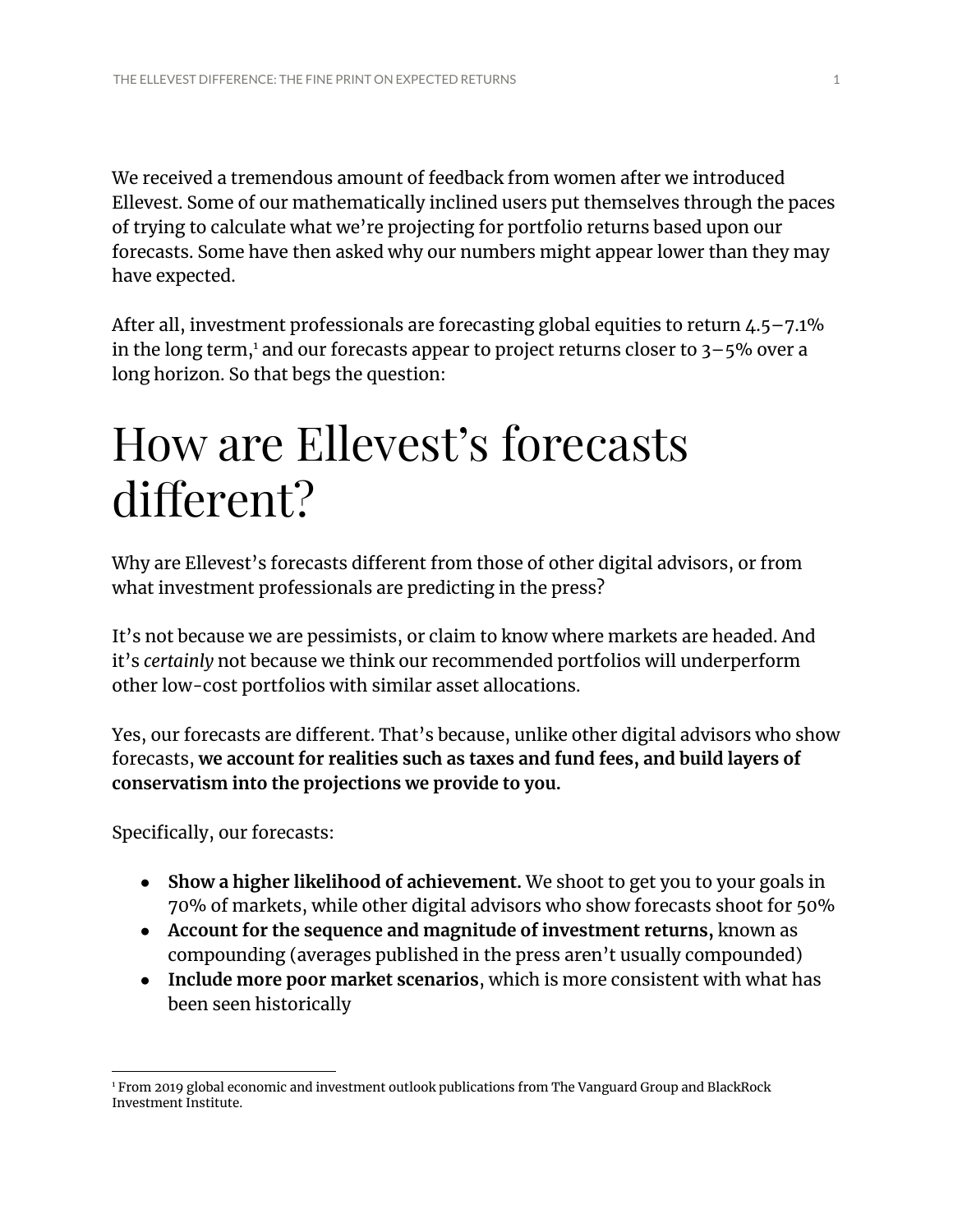- **Integrate a time-varying capital market model,** which recognizes that future expected asset returns are driven by current valuations (that is, where asset prices are today) and are mean reverting (meaning asset prices eventually return to their long-run averages)
- **Account for real-world realities** such as taxes, fund fees, and inflation
- **Account for regular cash flows,** such as monthly deposits
- **Include glide paths,** which are intended to reduce the risk of your portfolio as you near the end of your goal's time horizon

Rather than follow what other advisors do, we acted on feedback and insights from hundreds of hours of interviews with women. The result? **Forecasts that are more representative of what we believe investors may experience, and forecasts that have a higher likelihood of achievement.**

While we could simply do what everyone else is doing, we prefer to bring a high level of transparency to what we do at Ellevest  $-$  even if the news isn't as rosy. We believe that our clients make important savings and investment decisions based on the outcomes that we show in our Ellevest plans. Showing outcomes that may be more optimistic by ignoring taxes and/or fund fees may lead our clients to make decisions that could result in a shortfall under realistic market conditions. We believe our clients should understand what they could realistically expect when investing under uncertainty.

This paper explains why our forecasts are intended to more realistically reflect investing in a world where taxes and fund fees are certain, but future outcomes … not so much.

## A higher likelihood of achievement

At Ellevest, our recommendations are intended to help you reach your financial goals in the majority of market scenarios — specifically, in 70% of market scenarios. Most digital advisors who provide forecasts show outcomes with just a 50% likelihood of achievement; they might argue that, after all, that's what you are likely to achieve on average. But "on average" doesn't cut it for us. Our forecasts show you outcomes with a higher-than-average likelihood so you can plan with greater confidence to reach the financial goals that we project for you.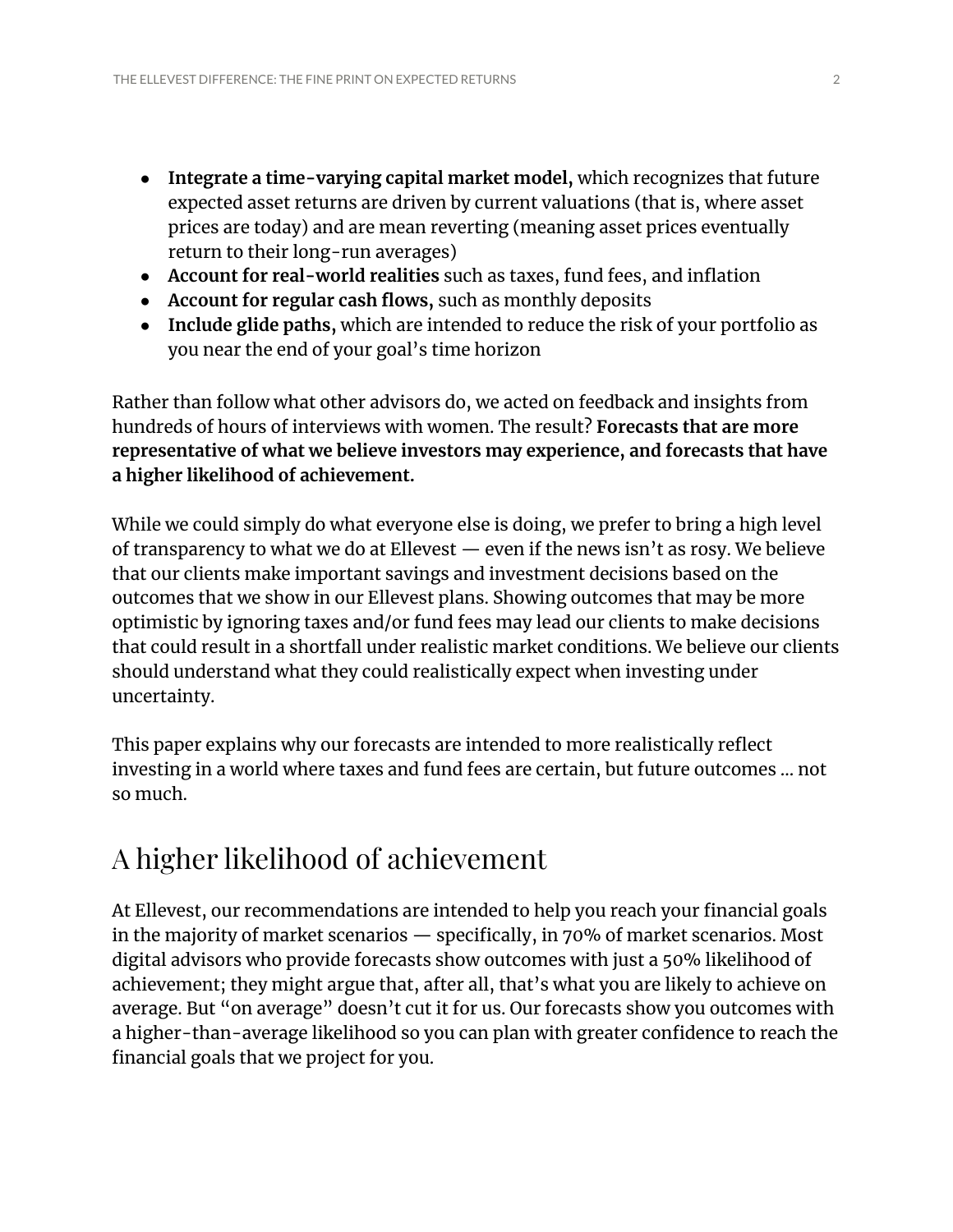Charts A, B, and C below illustrate this difference. Chart A shows the distribution of possible outcomes for a \$100,000 investment in a high-equity portfolio at the end of 20 years.<sup>2</sup> The far left column shows a small number of instances where you may end up close to where you started if markets perform well below average. Over toward the far right, you can see a few instances where your \$100,000 could grow to \$1.5 million or more, although the frequency of those outcomes is very low, as illustrated by the very short height of those columns. The tallest columns are where your portfolio is most likely to end up, from \$300,000 to \$500,000.



CHART A **Ending Wealth Distribution** 

ENDING WEALTH OF \$100,000 INVESTED OVER 20 YEARS

As illustrated above, the final outcome of a 20-year investment of \$100,000 (in a high equity portfolio) can vary widely, depending upon stock market performance.

Chart B below is the same chart, showing that you may have \$464,672 at the 50% likelihood or "on average." That means that your portfolio is equally likely to be above \$464,672 (light green columns) or below \$464,672 (dark green columns). Hence, you have a 50-50 chance of ending up somewhere in the light green regions or dark green

<sup>2</sup> These results were provided by Morningstar, Inc., using a Monte Carlo simulation— a forward-looking, computer-based calculation in which we run portfolios through a thousand different economic scenarios to determine a range of possible outcomes.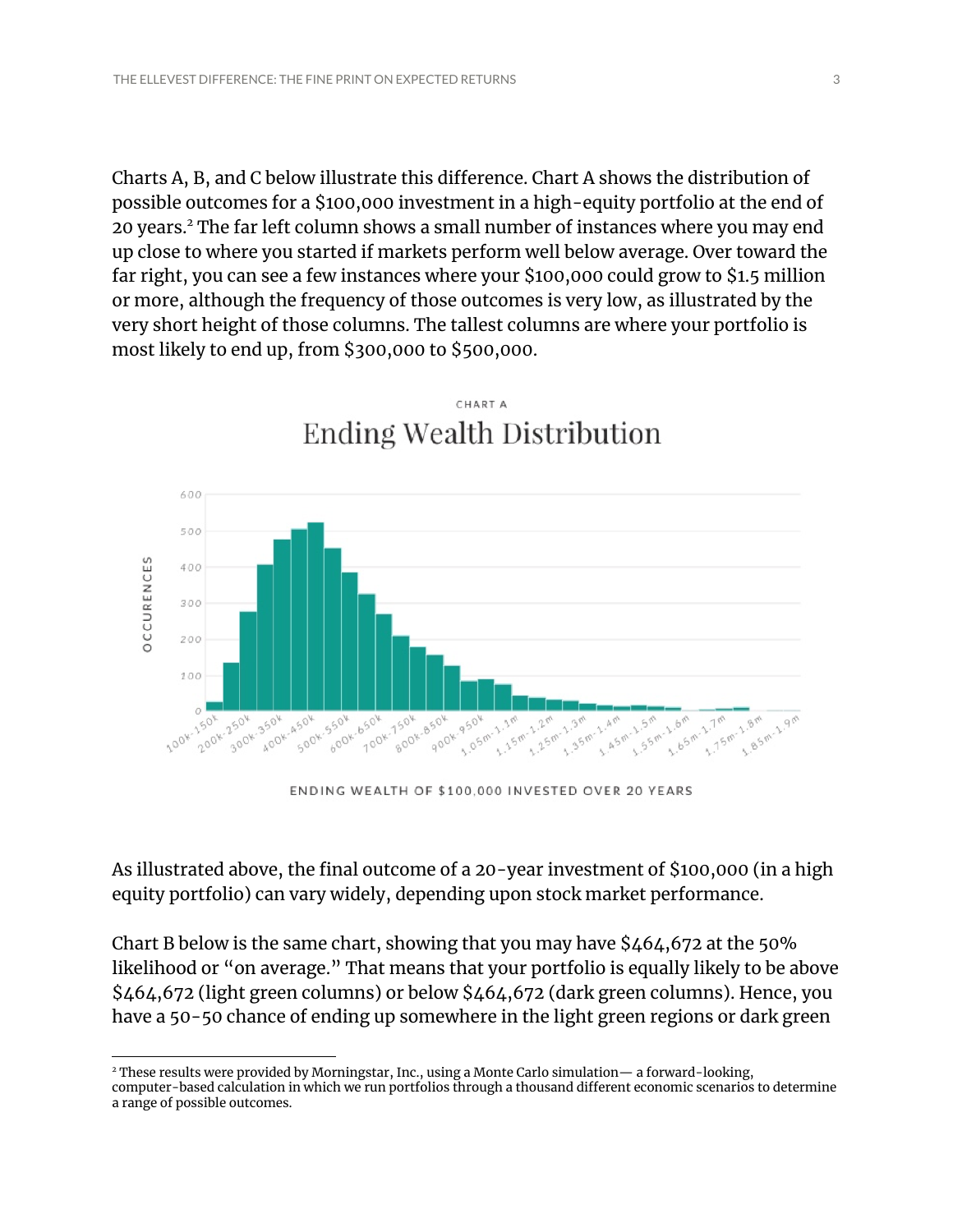regions. This 50% forecast, \$464,572, is the projection that most digital advisors (who show forecasts) use.



#### CHART B **Ending Wealth Distribution**

ENDING WEALTH OF \$100,000 INVESTED OVER 20 YEARS

Chart C illustrates the forecast that we show in your Ellevest plan. The forecast that we show has a 70% likelihood of being in the light green columns, and a 30% likelihood of ending up in the dark green columns. The 70% likelihood forecast, \$350,652, is clearly lower than the forecast at the 50% likelihood, but carries a higher likelihood of achievement (or better). Because our clients prefer greater likelihood to less, we developed our recommendations to maximize the chances of your portfolio ending up in the light green region. Note that although we show you a forecast of \$350,652, there is a 70% chance it could be higher, and in some cases, very much higher.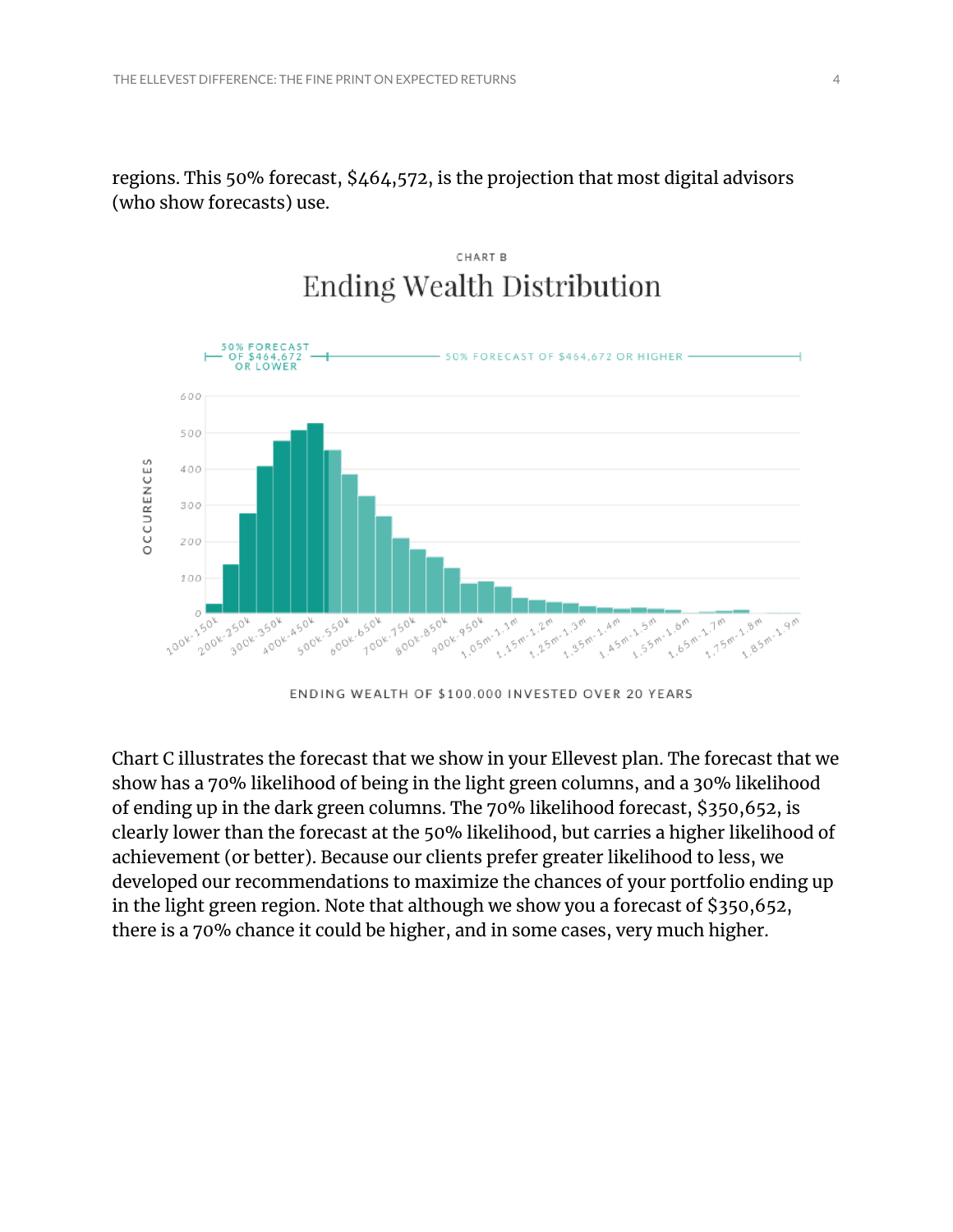

CHART C **Ending Wealth Distribution** 

ENDING WEALTH OF \$100,000 INVESTED OVER 20 YEARS

At Ellevest, we choose to project a lower forecast with a higher probability of achievement over a higher forecast with a lower probability, even if that's less-compelling marketing on our part.

The algorithms that drive our portfolio and savings recommendations seek to help you achieve your goal with a 70% likelihood. In practical terms, that means that our Ellevest plans are more likely to recommend that you save more, as compared to other digital advisors that aim for achievement at only a 50% likelihood. We believe our recommendations give you a higher prospect of reaching your goal, and seek to mitigate the potential for falling short.

## The impact of compounding

Many reputable investment firms publish forecasts for US and global equities based upon extensive analyses and modeling of economic data. We are no exception. At Ellevest, we partner with global investment research firm Morningstar Investment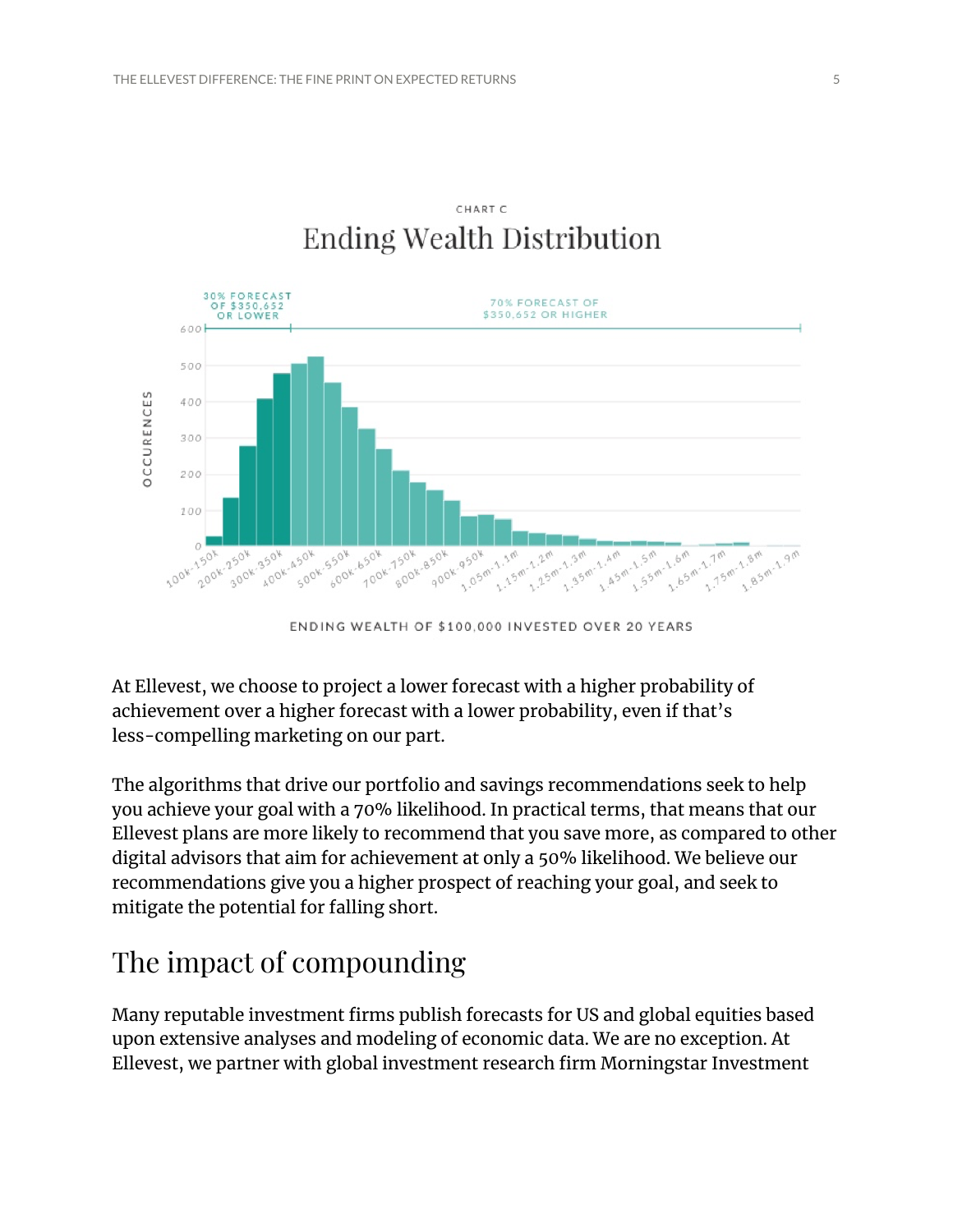Management,  $LLC<sup>3</sup>$  to estimate economic assumptions such as expected returns on global equities and the rate of long-term inflation. These capital market assumptions (CMAs) are important because they drive the forecasting and advice algorithms that underlie the recommendations in your Ellevest plan. Our return expectations over a 20-year period are 6.2–9.8% for global equities, depending upon market capitalization and geographic region.

That all sounds pretty good. That must mean that if these estimates come to fruition, we can all expect our global equity portfolios to return annually over the next 10 to 20 years, right? The answer is, "well … not exactly." That's because of the differences between how these figures are determined and how your personal investment returns are calculated. Neither is right nor wrong, but it's important to understand the differences between what's commonly published and what is included in our forecasts of your portfolio and the likelihood of achieving your goals.

Most estimated annual returns you read about in the paper, the 6% or 9%, are simple arithmetic averages; they are commonly used to help facilitate apples-to-apples comparisons among different types of investments. Arithmetic averages are calculated by adding up each year's expected returns and dividing by the number of years. They don't include any cash flows (like regular savings or withdrawals) or taxes, or account for the compounding of returns.

Many investors erroneously assume that on average, over their investment horizon, they can expect to earn these average returns annually. However, the returns an investor will actually experience can be very different from these average annual returns. A portfolio that went up 20% one year and down 20% the next has an average annual arithmetic return of 0%  $-$  but in reality, you would actually be down 4%. This is due to the impact of compounding, or more specifically, how each individual year's return is tied to the return of the prior year.

<sup>3</sup>Morningstar Investment Management, LLC is a registered investment adviser and subsidiary of Morningstar, Inc. Morningstar Inc.is a leading provider of independent investment research in North America, Europe, Australia, and Asia.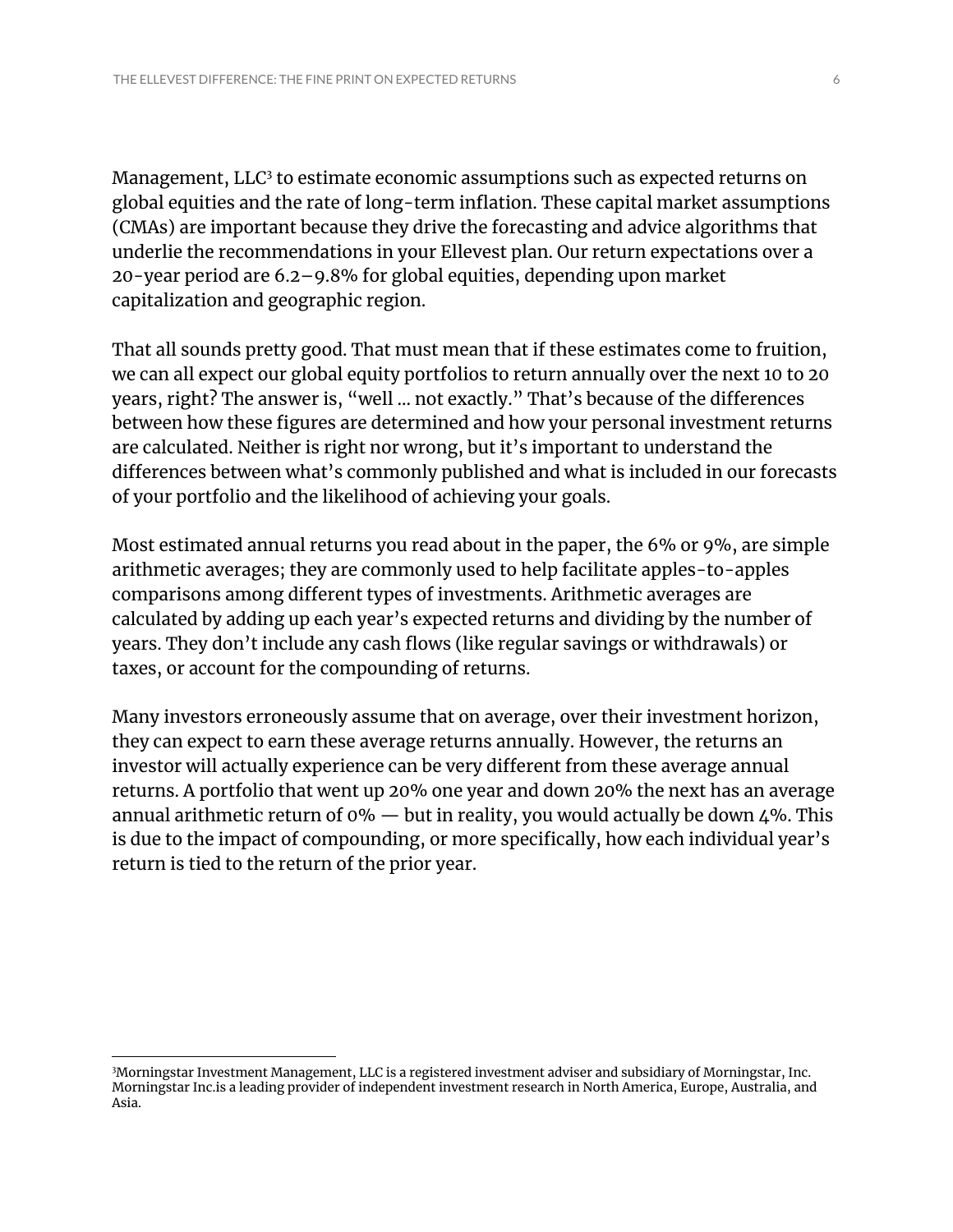#### Here's an example to illustrate the difference:

Each of the four scenarios below is a hypothetical scenario of market returns over five years. The simple arithmetic average return for all four scenarios is 10%.

|                       | YEAR 1 | YEAR 2 | YEAR 3                              | YEAR 4    | <b>YEAR 5</b> |
|-----------------------|--------|--------|-------------------------------------|-----------|---------------|
| <b>SCENARIO 1</b>     | 10.00% |        | $10.00\%$ $10.00\%$                 | $10.00\%$ | $10.00\%$     |
| <b>SCENARIO 2</b>     |        |        | 20.00% 20.00% -10.00%               | 10.00%    | 10.00%        |
| SCENARIO <sub>3</sub> |        |        | 40.00% 20.00% 30.00% 10.00% -50.00% |           |               |
| SCENARIO 4            |        |        | 70.00% 20.00% 20.00% 30.00%         |           | $-90.00\%$    |

#### **AVERAGE ARITHMETIC RETURN CALCULATION:**

| SCENARIO 1: $(10\% + 10\% + 10\% + 10\% + 10\%) / 5 = 10\%$ |
|-------------------------------------------------------------|
| SCENARIO 2: $(20\% + 20\% - 10\% + 10\% + 10\%) / 5 = 10\%$ |
| SCENARIO 3: $(40\% + 20\% + 30\% + 10\% - 50\%) / 5 = 10\%$ |
| SCENARIO 4: $(70\% + 20\% + 20\% + 30\% - 90\%) / 5 = 10\%$ |

However, the scenarios differ with respect to the order and the magnitude of returns from year to year. Scenario 1 has no volatility, whereas scenario 4 has very high volatility from year to year.

Here's how \$100 invested at the beginning of each scenario would turn out at the end of 5 years:

|                   | GROWTH OF \$100 | <b>COMPOUNDED ANNUAL RETURN</b> |
|-------------------|-----------------|---------------------------------|
| <b>SCENARIO 1</b> | \$161.05        | 10%                             |
| <b>SCENARIO 2</b> | \$156.82        | $9\%$                           |
| SCENARIO 3        | \$120.12        | $4\%$                           |
| SCENARIO 4        | \$31.82         | $-20%$                          |
|                   |                 |                                 |

Most investors will do the math using the estimated 10% average annual return, and happily assume they'll see \$161 at the end of five years. But 4%? And negative 20%? How is that possible? How can these four scenarios, each with a 10% average arithmetic return, have such wide-ranging outcomes? The answer is … the power of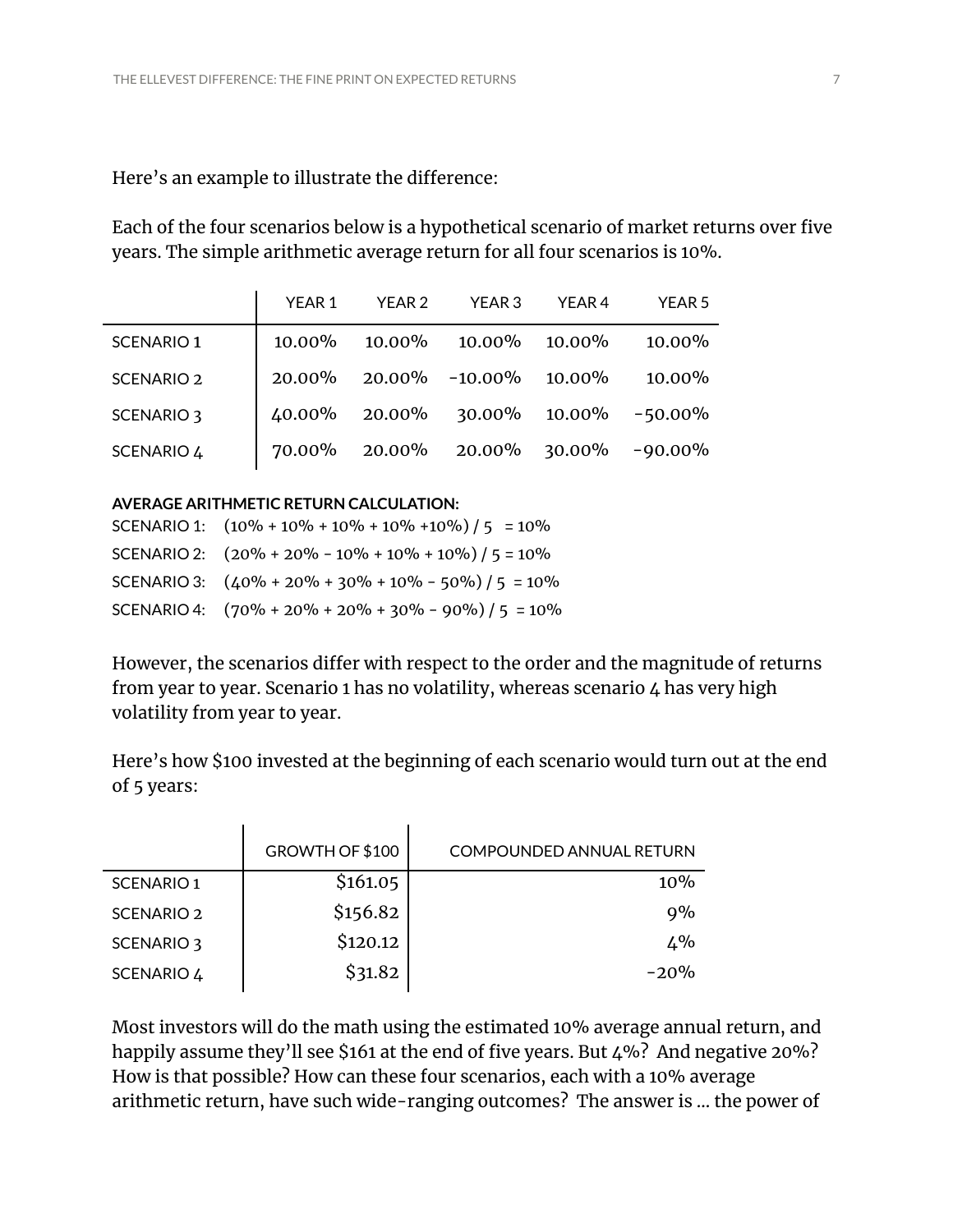compounding. In other words, the order and magnitude of how you experience your returns year to year is a large determinant of your personal rate of return.

There are also cash flows to consider. The arithmetic averages assume you buy and hold your investment each year. However, investing over time — each month, once a quarter, or even annually — impacts your personal rate of return. For example, if you invested \$100 and received a return of -20% in year one, and then +10% in year two, you would end up with \$88. However, if you invested \$20 in year one and \$80 in year two, you would end up with \$105.60. That's because only \$20 of your total \$100 investment experienced the down year, and more of your investment (\$80) received the benefit of the up year. Investing consistently over time, like many Ellevest clients do, will impact your personal rate of return, and cause it to differ from arithmetic average returns.

At Ellevest, although our underlying models assume a 6.2–9.8% arithmetic (pre-tax) return for global equities, the sequence of returns you experience, as well as any cash flows, will impact your personal rate of return. To get a realistic estimate of what you can expect, we run your portfolio and your cash flows through many, many different market scenarios — good, bad, high volatility, low volatility, etc. And the forecast that we show you in your Ellevest plan projects achieving your goal in 70% of those market scenarios.

#### More downside scenarios

Every forecasting model, including ours, uses not only economic assumptions and estimates of investment returns, but also models of how markets behave. No model is perfect, but we strive to develop and use models of expected market returns that produce results that match (as closely as possible) the returns we have seen historically. A popular model used by advisors who generate forecasts assumes that stock returns are normally distributed, meaning that equity returns resemble a bell curve. These models are reasonably good predictors in the middle part of the curve, but not so much at the tails. They predict very few extremely low or extremely high returns, when historically, we've seen more of these types of returns, especially on the downside, than a normal bell curve might predict.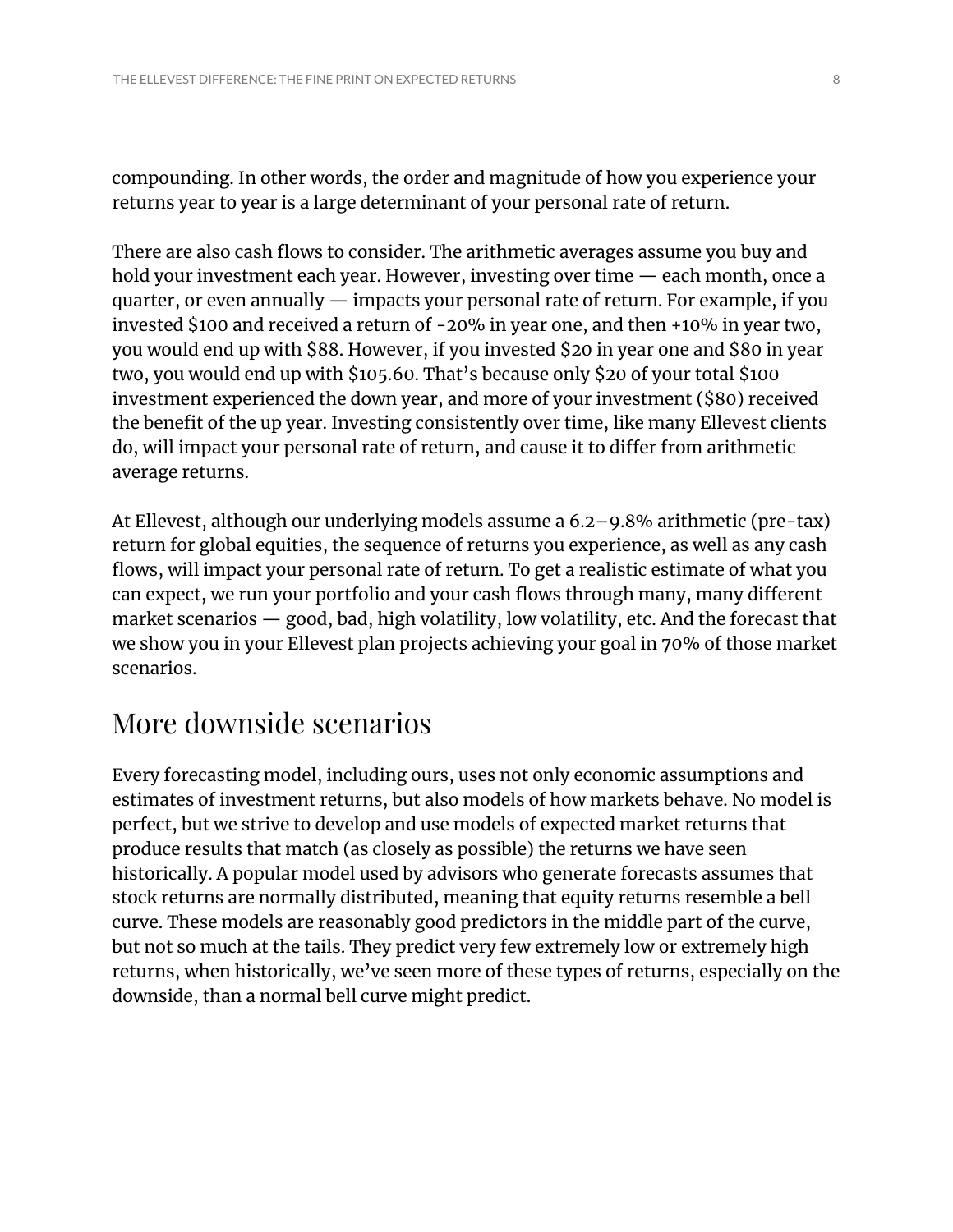Normal distribution models assume that very poor market scenarios<sup>4</sup> have a probability of occurring only one out of every 1,000 instances (in this case, months), or 0.13%. However, history shows that these scenarios actually occur 10 times out of 1,000 instances, or closer to 1%.

Remember October of 1987? The S&P 500 fell more than 21.5% that month. And October of 2008? Down 16.79% for the month. Those are two out of the ten occurrences where equity returns returned lower than -15.0% for the month from 1926 through 2014. Most of us would prefer to forget those episodes, but unfortunately, such events are part of the risks of investing. We can prepare for them by forecasting how our portfolios would perform under such conditions, and then we can invest and save appropriately, so that our goals may be achieved if poor market scenarios occur like they have in the past. Using a normal distribution model, or any model that downplays or ignores the frequency of these poor market scenarios, results in forecasts that may be too optimistic. We hope for great market returns, yet prepare for bad markets —rather than hoping for the best, only to be unpleasantly surprised.

In partnership with Morningstar, we use a model of returns behavior called truncated Lévy flight (TLF).<sup>5</sup> We believe this model describes stock market returns that more accurately reflect how markets have behaved historically, especially on the downside. Chart D $^6$  below illustrates the difference between using a normal and TLF distribution and how well the models would have predicted market returns historically.

As the chart illustrates, using a normal distribution model (red curve) fails to capture the frequency of poor returns that we have seen historically, and likely results in forecasts that are more optimistic. The TLF model (green curve) more closely matches the historical data (green diamonds) for this period.

<sup>5</sup>For more information, see [https://bit.ly/2r5dfGP.](https://bit.ly/2r5dfGP) <sup>4</sup> We define very poor market scenarios as those that are 3 standard deviations below the mean.

<sup>6</sup> Source: Morningstar Investment Management LLC. Used with permission.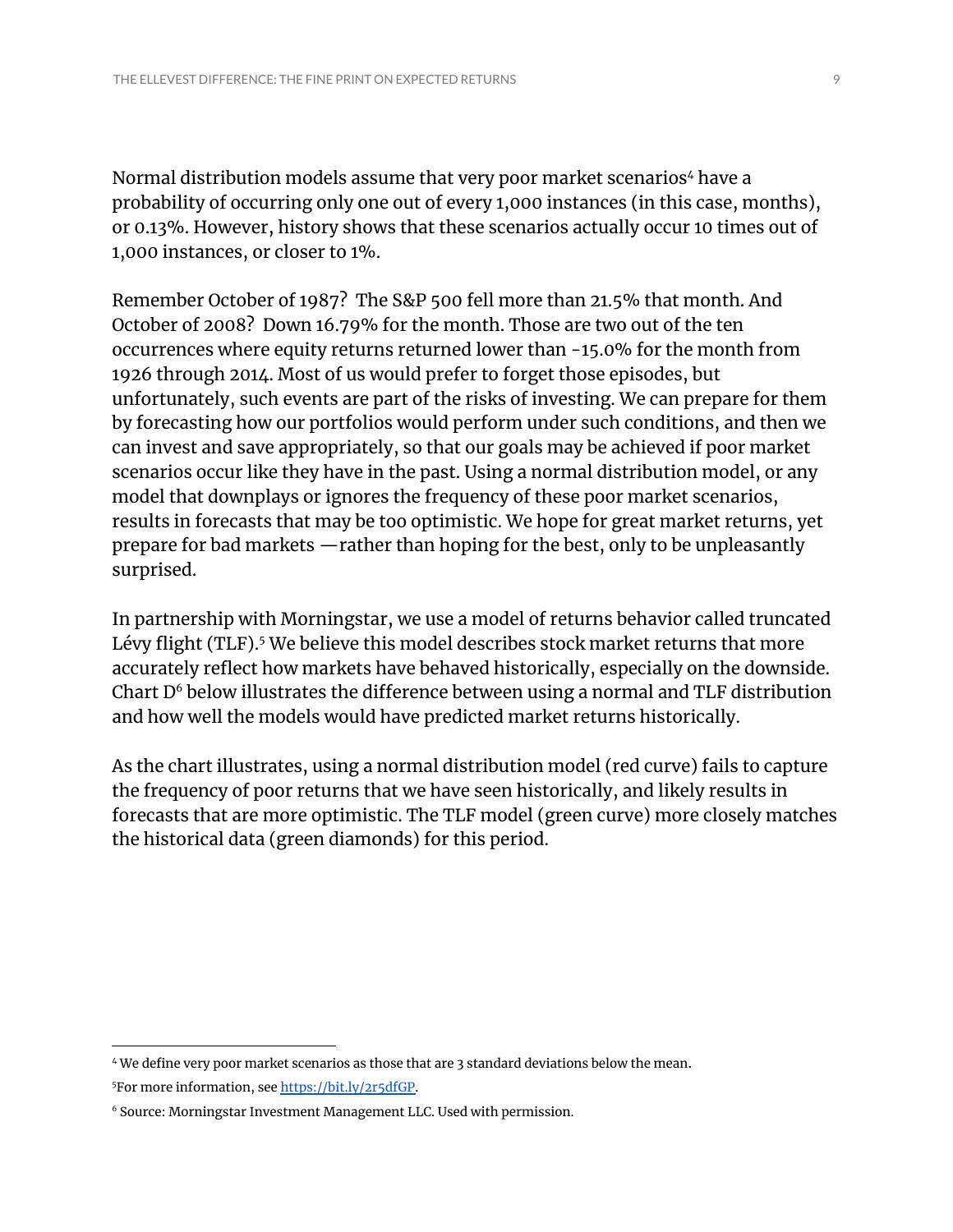

At Ellevest, our models include these bad market scenarios at a frequency that reflects what we've historically experienced: about three October 2008-like events over a horizon of 30 years. Correspondingly, our forecasts may be lower than those of advisors that use models assuming normally distributed returns.

#### Valuation-based forecasts

An enhancement to our forecasting algorithm is the integration of a valuation model. "Valuation" refers to an estimation of what something is worth. So when experts say something is "overvalued," they typically mean that the current price of that asset is greater than what they believe that asset is truly worth, and vice versa. Over the years, market experts have observed that assets that are over- or under-valued for some period of time tend to move in the opposite direction, toward their historical averages. This behavior is called "mean reversion."

For example, the long run-up we've seen in the prices of US Large Cap growth stocks since the global financial crisis has resulted in what some experts believe are unsustainably high valuations. The chance that these valuations can continue to be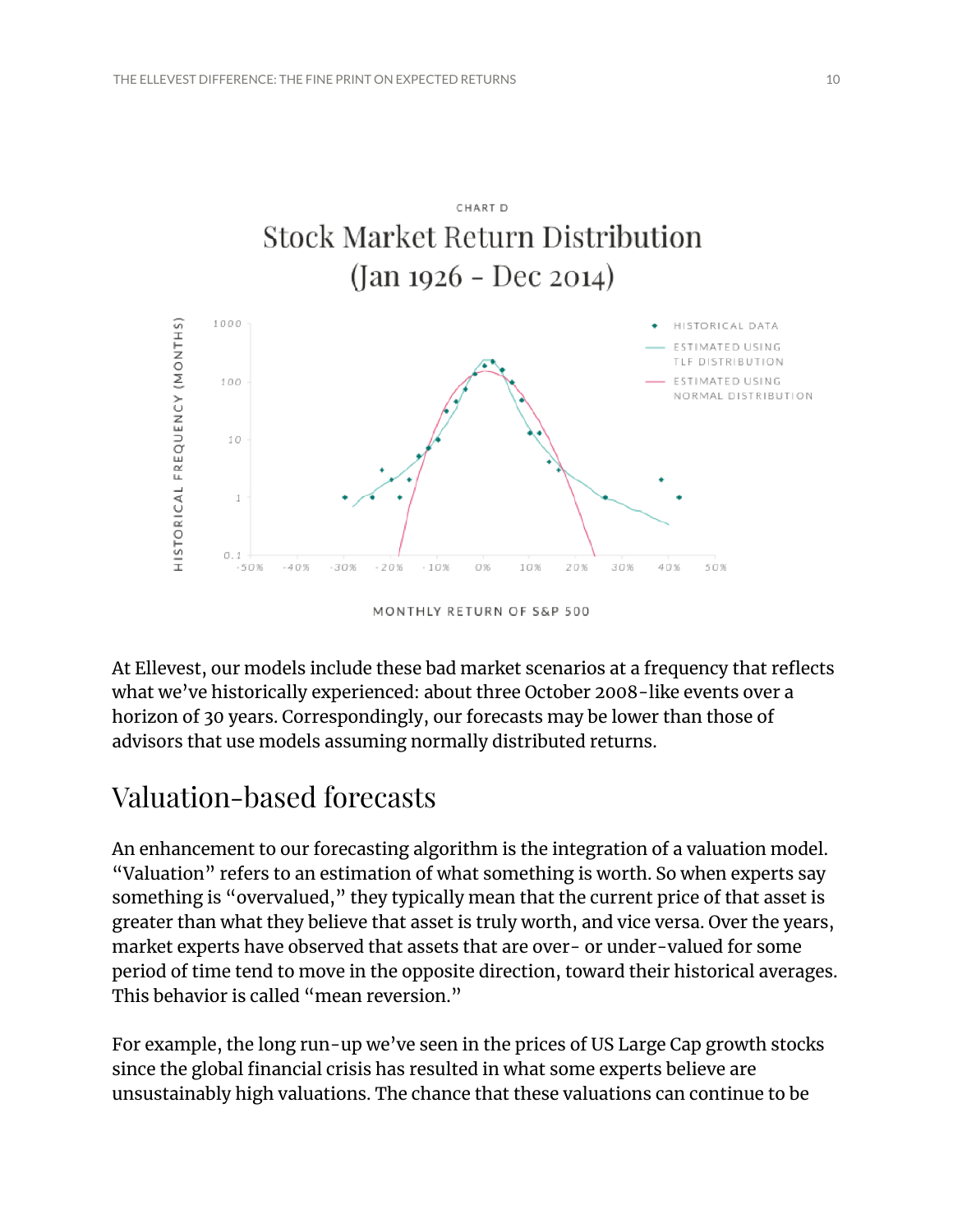supported or move even higher is probably smaller than the chance that these valuations will begin reverting to their (lower) historical means, or averages. This mean-reverting property, together with current valuations of different asset classes, is important in determining how your portfolio will perform in the future. In other words, the starting point matters!

What also matters is your investment horizon. If your timeline is short (a few years or less) and asset prices are high, your portfolio may have a lower average expected return over that horizon than if your investment horizon were long, say more than 20 years. That's because over shorter periods, with the starting point high, asset prices will tend to revert to their means. But over very long investment horizons, prices will have the opportunity to go through several market cycles of over- and under-valuation.

We believe that integrating a valuation model into our forecasts provides you with a more realistic forecast for your short- and long-term goals. This innovation from Morningstar represents a significant advance in quantitative forecasting.

#### Taxes matter

The forecasts that we read about in the papers — the 6% or 9% for global equities — are estimated annual pre-tax returns. Generally, most estimated returns you hear from advisors are pre-tax, to help facilitate an apples-to-apples comparison between different types of investments. Our 6.2–9.8% estimated arithmetic annual returns on global equities mentioned earlier are also pre-tax. However, our forecasts of your portfolio in a taxable account *include* the estimated taxes you may pay in the course of investing, based on an estimate of your personal tax rates. For taxable accounts, the impact of including or ignoring taxes incurred from investing can have a significant impact on your forecast and the achievement of your goals. For most of us, paying taxes on dividends and interest earned, as well as realized capital gains, is an annual affair. In a taxable account, these tax liabilities can't be ignored or deferred indefinitely.<sup>7</sup> Ellevest's forecasts include estimates of your personal tax impact, and over long horizons, the amounts can add up.

<sup>7</sup>Unless you have losses that offset all gains, and/or if the account is passed onto heirs and receives a step up in basis.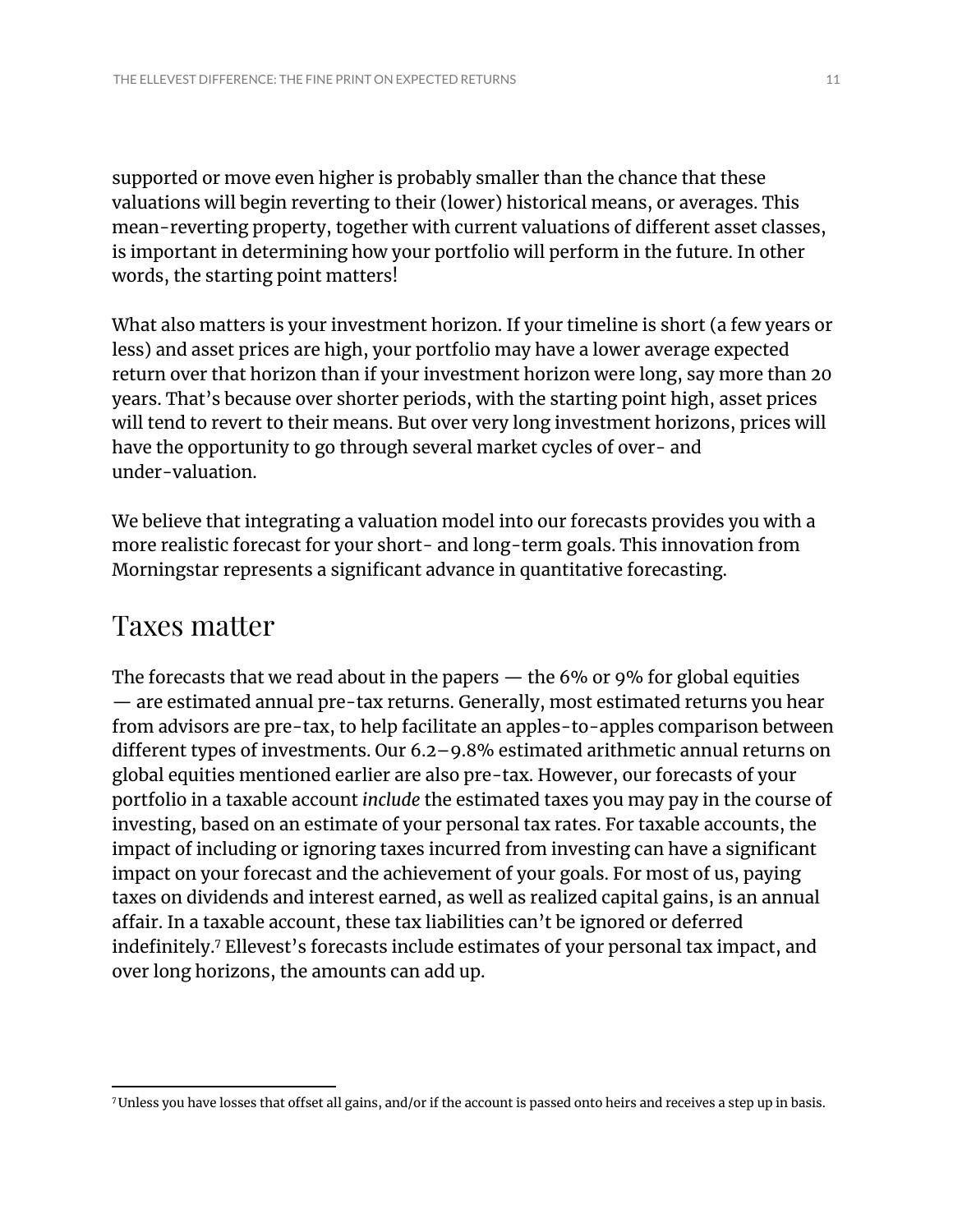Here's an example. Let's suppose you start with \$20,000 and invest it for 11 years in a low-cost diversified portfolio of about 80% equities, 20% bonds. <sup>8</sup> Chart E below shows the estimated taxes $^{\rm 9}$  that would be due each year, based on an estimate of the interest and dividends received, and any realized capital gains from rebalancing the portfolio.



CHART E



Chart F below illustrates the difference in outcomes. The red line shows the simulated growth of the diversified portfolio assuming no taxes. The green line shows the simulated growth under the same assumed market conditions, but including

<sup>8</sup> These results were provided by Morningstar, Inc., using a Monte Carlo simulation— a forward looking, computer-based calculation in which we run portfolios through hundreds of different economic scenarios to determine a range of possible outcomes.

<sup>9</sup> In this example, the taxes are estimated based upon a single woman earning \$80,000 and living in Texas.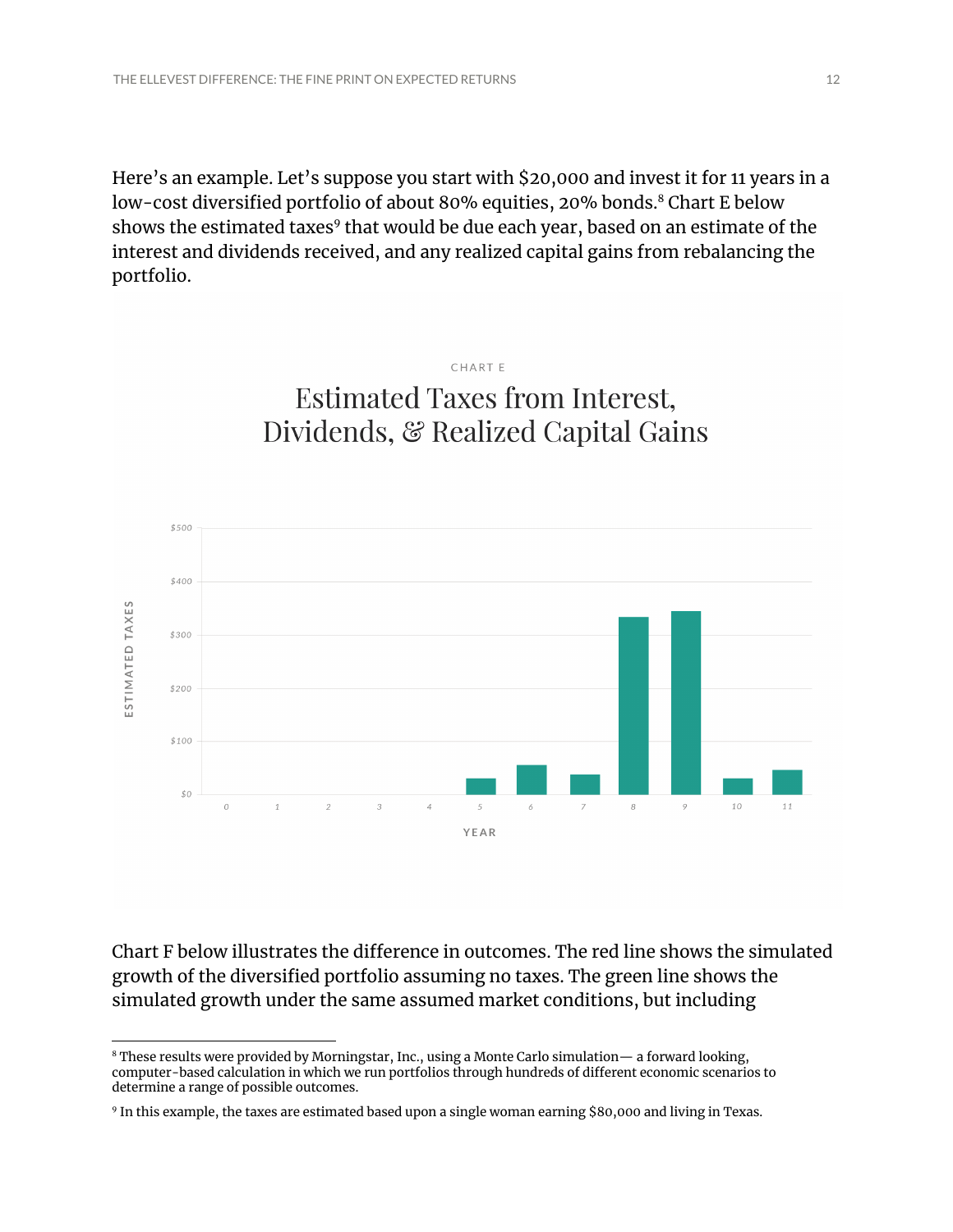estimated taxes and assuming those taxes are paid out of the account each year, as they are due (amounts shown in Chart E). Both projections reflect a 70% likelihood of achievement or better, and both accounts assume an annual advisory fee of \$20, 10 which is paid out of the account each year. But the forecast without taxes is 13% greater than the forecast that includes taxes.

CHART F



If your financial goal were to save and invest for a \$48,000 down payment on a home, you would probably feel pretty confident if your forecast showed you were on track to receive \$49,108, as shown in the chart above. However, if you account for the taxes you owe each year for dividends, interest income, and realized capital gains, you would fall short of your goal, netting less than \$43,500 after tax. If you reside in a high-tax state (like New York or California) and have income placing you in a high marginal tax bracket, the impact of ignoring taxes will be even more significant.

<sup>&</sup>lt;sup>10</sup> We assume one third of the Ellevest Plus membership fee goes toward advisory services.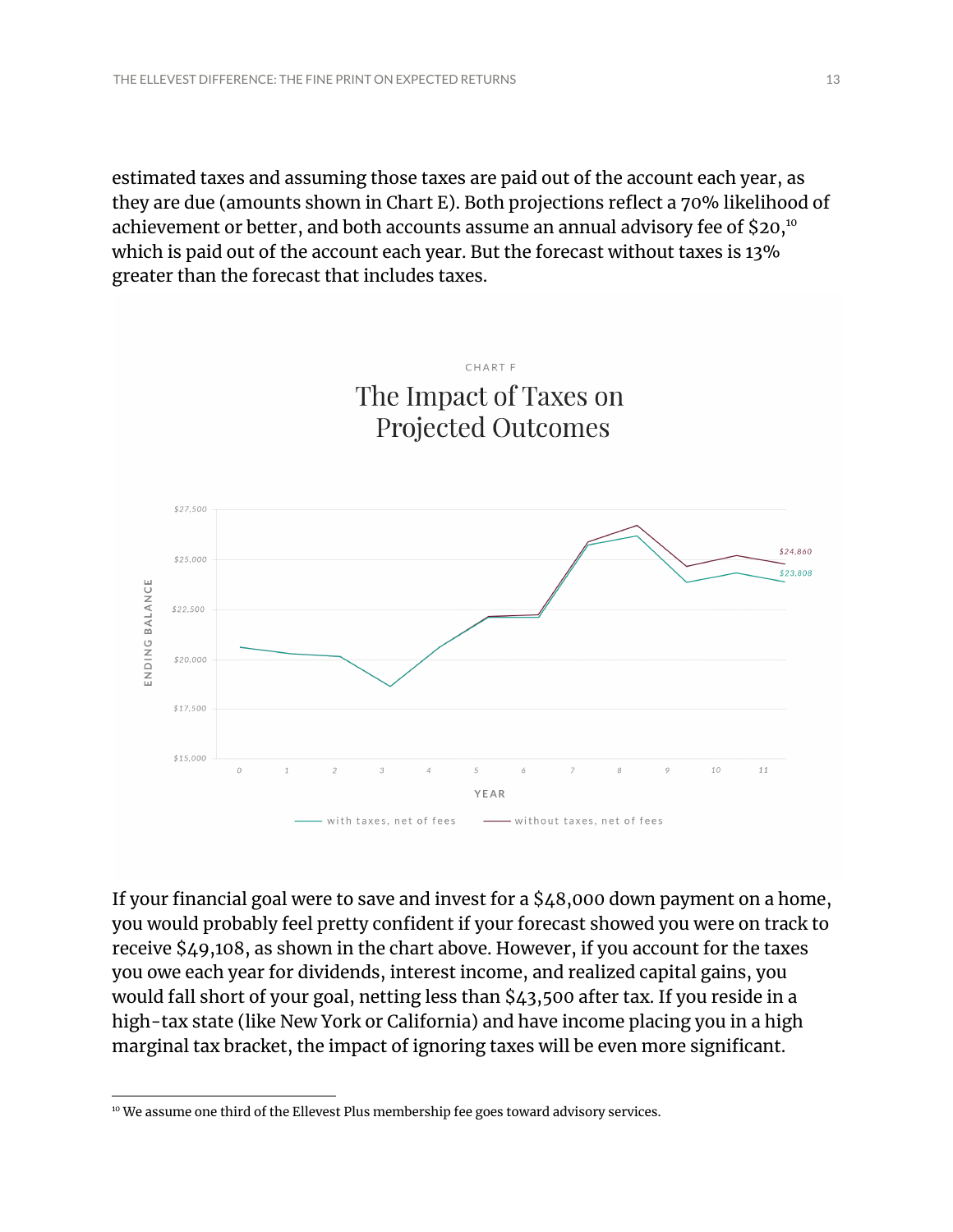Some digital advisors' forecasts are pre-tax, but you'll need to read the fine print to know this. And yes, as long as they include a disclosure, showing pre-tax forecasts may not be wrong. However, taxes are a real-world reality, and we believe that not accounting for them in our forecasts would not benefit our clients in helping them achieve their financial goals.

This means that our forecasts, which incorporate taxes, will be lower than those of advisors that show pre-tax forecasts. But we'd rather make it real (and personal to you) than risk having you fall short of your goals.

## Glide paths

The portfolios that we recommend at Ellevest begin at a specified equity level, which typically decreases each year as you approach your goal, which is commonly called a "glide path." Especially for goals with shorter horizons, reducing portfolio risk over time helps preserve principal and mitigate large losses as you near your target goal.

Each goal has a glide path specifically designed to reduce risk (and help you achieve your goal), as you get closer to your horizon. For retirement goals, which typically have a long time horizon, we update our analysis and portfolio recommendation annually, which may result in a new portfolio recommendation with a higher equity level, depending upon your personal circumstances.

Some digital advisors who show forecasts do not incorporate a glide path, but instead assume your current or target portfolio is maintained for your entire investment horizon. Other digital advisors will use a glide path in practice, but show forecasts that assume a constant target portfolio. This may potentially lead to a mismatch between how your portfolio is managed over time and the forecasted outcome.

A hint for you math geeks: Because our forecasts are at the 70% likelihood, you can't determine an implied average expected return by dividing our forecast by your initial wealth and then annualizing. The usual calculation for compounded returns doesn't hold at the 70% likelihood!

For example, suppose you start with \$10,000 to fund a Build Wealth goal. Over 20 years, we forecast an outcome of \$17,910 or better with a 70% likelihood. Dividing this outcome by the original investment of \$10,000 and annualizing the return over 20 years results in an implied expected annual return of about 3%. Not terribly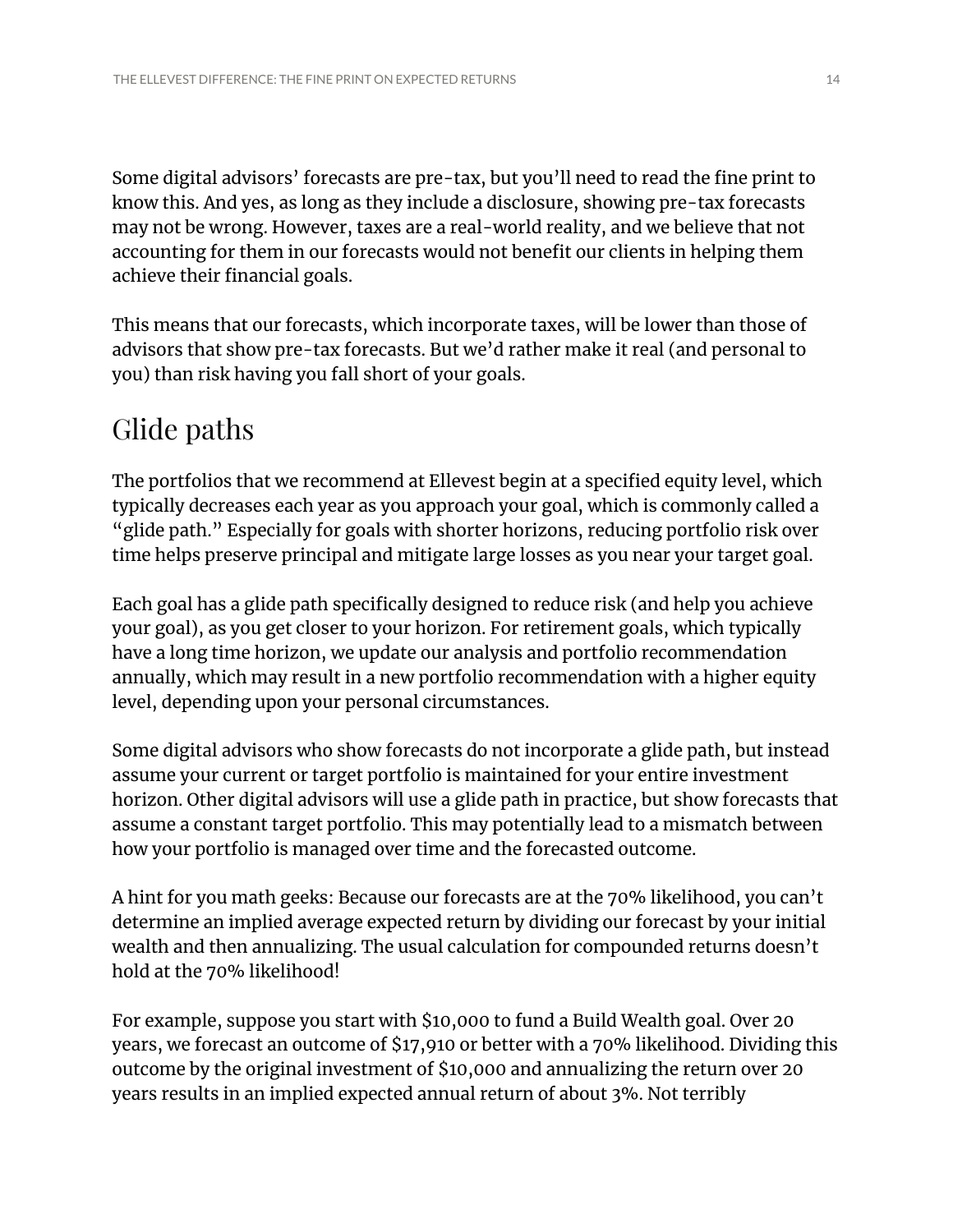compelling, right? But remember that the forecast we show is at the 70% likelihood that's not the same as average, it's *better* than average. To determine an outcome at the 50% likelihood, the 70% forecast needs to be adjusted using a volatility correction. Doing so results in an estimated forecast of about \$23,090. This estimate is an after-tax estimate that includes the taxes that you incur (and pay) each year, the glide path toward less-risky portfolios, and the simulation of compounded returns with many market scenarios, including bad ones — which are modeled at a frequency consistent with history. For context, the after-tax arithmetic expected returns we use in our underlying model for the Build Wealth goal range from 6.22% at the beginning of the investment period to 4.92%, as the portfolio's risk glides down.

# Separating portfolio performance from projected outcomes

Research has shown that a portfolio's asset allocation (stock and bond weightings) determines more than 93% of the variability in a portfolio's returns.11 That means that portfolios with like asset allocations and fees will perform similarly, regardless of an advisor's belief (or best guess) of how equities and bonds will perform in the future. Whether your forecast is low or high, a low-cost, diversified portfolio of 80% equities and 20% bonds will perform about the same over time, regardless of whether you invest in this portfolio with Ellevest, you choose another advisor, or you create and manage the portfolio yourself. <sup>12</sup> This is portfolio performance, which we won't know until after the fact.

On the other hand, projected outcomes are exactly that — a projection or estimate that is made *before* the fact. It's important to remember that one doesn't necessarily imply the other. At Ellevest, we choose to show more realistic forecasts with higher likelihoods of achievement, but our portfolios will perform similarly to other portfolios with similar asset allocations, fund fees, and rebalancing policies.

<sup>11</sup> Brinson, Gary P., L. Randolph Hood, and Gilbert L. Beebower. 1986. "Determinants of Portfolio Performance." Financial Analysts Journal, vol. 42, no. 4 (July/August):39–44.

<sup>&</sup>lt;sup>12</sup> Excluding the deduction of advisory fees.